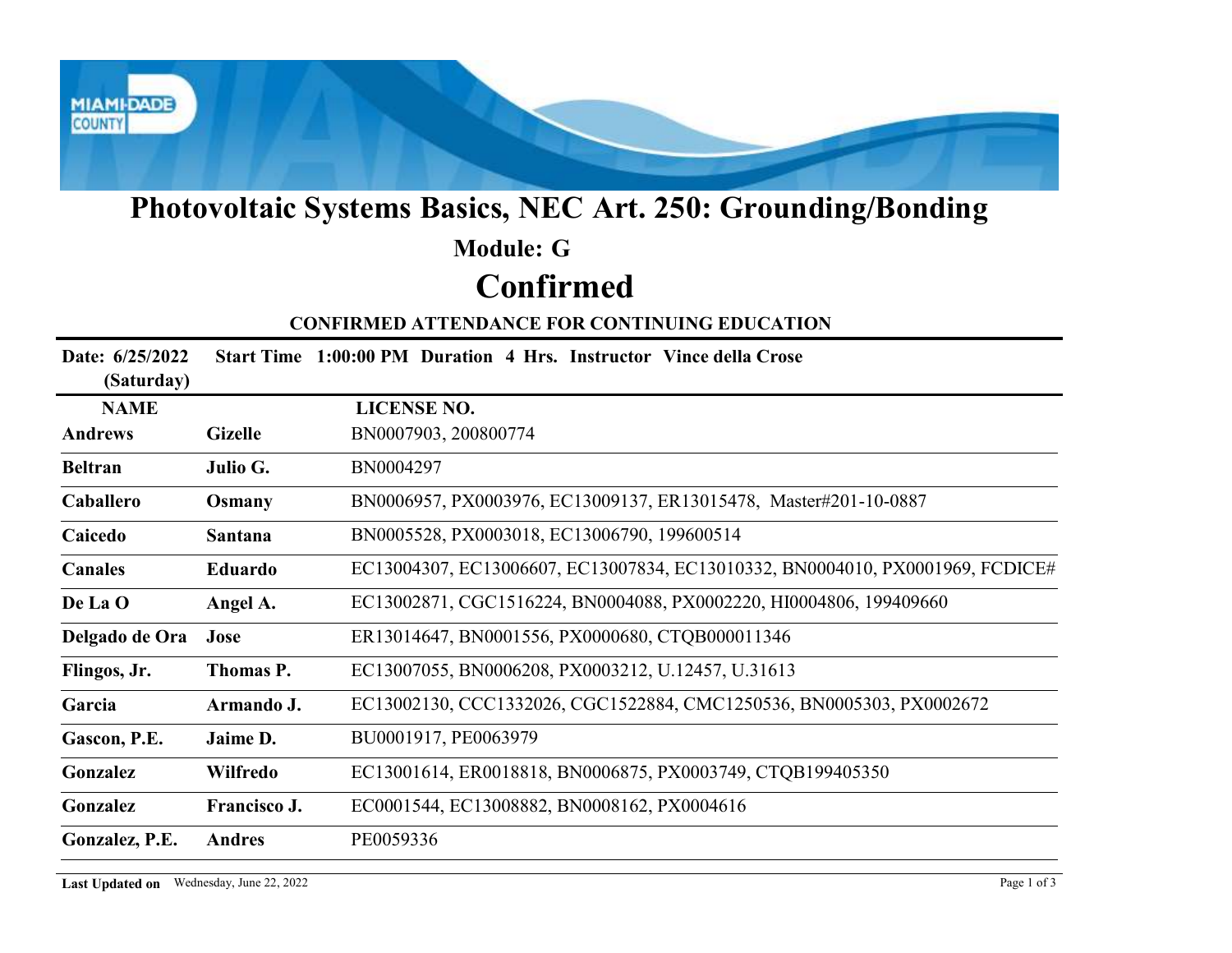

# Photovoltaic Systems Basics, NEC Art. 250: Grounding/Bonding

### Confirmed Module: G

|                                                      | <b>Photovoltaic Systems Basics, NEC Art. 250: Grounding/Bonding</b> |                                                                              |  |  |  |  |  |
|------------------------------------------------------|---------------------------------------------------------------------|------------------------------------------------------------------------------|--|--|--|--|--|
|                                                      |                                                                     | <b>Module: G</b>                                                             |  |  |  |  |  |
|                                                      |                                                                     | <b>Confirmed</b>                                                             |  |  |  |  |  |
| <b>CONFIRMED ATTENDANCE FOR CONTINUING EDUCATION</b> |                                                                     |                                                                              |  |  |  |  |  |
| Date: 6/25/2022<br>(Saturday)                        |                                                                     | Start Time 1:00:00 PM Duration 4 Hrs. Instructor Vince della Crose           |  |  |  |  |  |
| <b>NAME</b>                                          |                                                                     | <b>LICENSE NO.</b>                                                           |  |  |  |  |  |
| Granadillo                                           | Jorge F.                                                            | CMC1250665, CAC1815557, CFC1430553, CFC1430589, EC13005395, EC13005999, BN00 |  |  |  |  |  |
| <b>Marquez</b>                                       | Elier J.                                                            | ER13013548, EC13010824, BN0005960, PX0003262                                 |  |  |  |  |  |
| <b>Martinez</b>                                      | Candelario A.                                                       | EC0001632, BN0004053, PX0002062                                              |  |  |  |  |  |
| <b>Martinez</b>                                      | <b>Diego</b>                                                        | PE69275                                                                      |  |  |  |  |  |
| <b>Mederos</b>                                       | Marino A.                                                           | EC13002236, BN0006956, PX0003783                                             |  |  |  |  |  |
| <b>Mediavilla</b>                                    | <b>Armando</b>                                                      | BN0008158, CTQB201701460, 09-CJE-14777-X                                     |  |  |  |  |  |
| Michelson                                            | M. Donald                                                           | EC0000312, BN0001022, PX0000444                                              |  |  |  |  |  |
| Orta                                                 | Andres L.                                                           | BN0008290, EC13005412                                                        |  |  |  |  |  |
| <b>Perez</b>                                         | Angel L.                                                            | CGC1516773, CGC1522542, EC0001818, EC13004676, EC13006345, BN0005701, PX0002 |  |  |  |  |  |
| <b>Reyes</b>                                         | Jaime                                                               | PE0071460                                                                    |  |  |  |  |  |
| Roche                                                | Manuel L.                                                           | BN0002365, CTQB#199409126                                                    |  |  |  |  |  |
| <b>Rosales</b>                                       | Rolando                                                             | BN0007019, 200201055                                                         |  |  |  |  |  |
| Ruiz                                                 | Robert J.                                                           | BN0001738, PX0000767, EC13010580, ER0000305, 01E000561                       |  |  |  |  |  |
|                                                      | Last Updated on Wednesday, June 22, 2022                            | Page 2 of 3                                                                  |  |  |  |  |  |